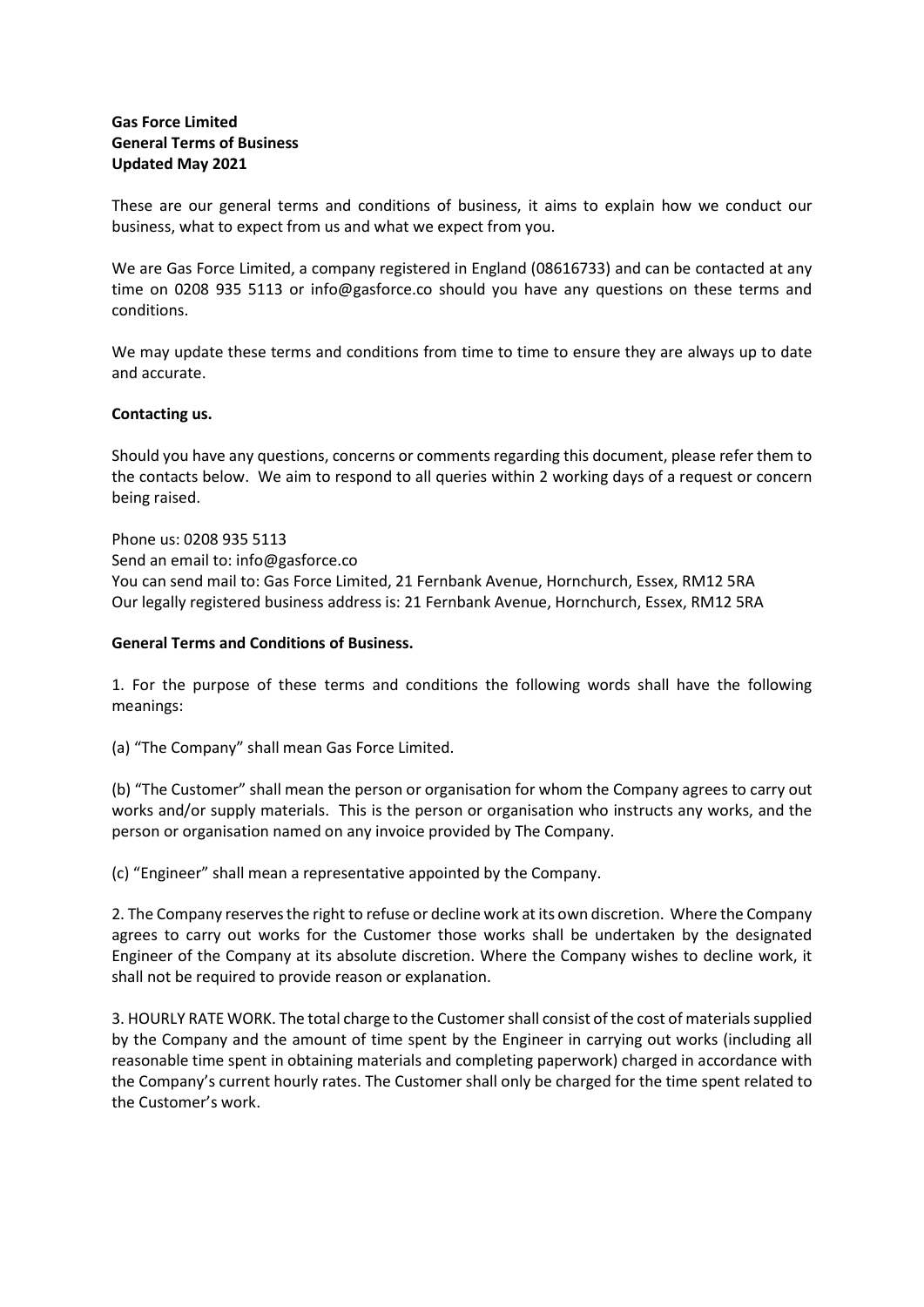4. Where a written quote has been supplied to the Customer the total charge to the Customer referred to in the quote should not exceed the actual amount by more than 20% but may be revised in the following circumstances:

(a) if after submission of the quote the Customer instructs the Company (whether orally or in writing) to carry out additional works not referred to in the quote,

(b) if after submission of the quote there is an increase in the price of materials,

(c) if after submission of the quote it is discovered that further works need to be carried out which were not anticipated when the quote was prepared,

(d) if after submission of the quote it is discovered that there was a manifest error when the quote was prepared.

5. The Company shall not be under any obligation to provide an estimate or quote to the Customer and shall only be bound (subject to these terms) by estimates and quotes given in writing to the Customer by a duly authorized representative of the Company. The Company shall not be bound by any estimates given orally or in which manifest errors occur. Any quotation or estimate offered by the Company shall expire after a 30-day period from the date generated.

6. Material Collection.

Collection of non-stock items is chargeable but:

(a) Time must be kept to a minimum and reasonable,

(b) The Customer must be informed wherever possible when the Engineer leaves the premises,

(c) If the collection time is likely to exceed 45 minutes the Customer must be additionally informed of the circumstances.

7. Invoices are due for payment within 7 days of delivery to the Customer, except where explicitly stated otherwise, by the Company, on the invoice. Liability falls solely to the person or organisation named on the invoice, and not to any third parties. Failure to pay will incur an interest charge of 2% per month until full payment is received.

8. If any invoice remains unpaid for more than 30 days, the Company is within its rights to seek collection of payment through a Debt Recovery agency of its choice. Any fees incurred upon such action are payable by the Customer and will be added to the total amount of any overdue invoice.

9. Where the date and/or time for works to be carried out is agreed by the Company with the Customer, then the Company shall use its best endeavours to ensure that the Engineer shall attend on the date and at the time agreed. However, the Company accepts no liability in respect of the late or non-delivery of materials.

10. If, after the Company shall have carried out any works, the Customer is not wholly satisfied with the works then the Customer shall give notice in writing within 28 days to the Company and shall afford the Company the opportunity of both inspecting such works and carrying out any necessary remedial works if appropriate. The Customer accepts that if they fail to notify the Company as aforesaid then the Company shall not be liable in respect of any defects in the works carried out.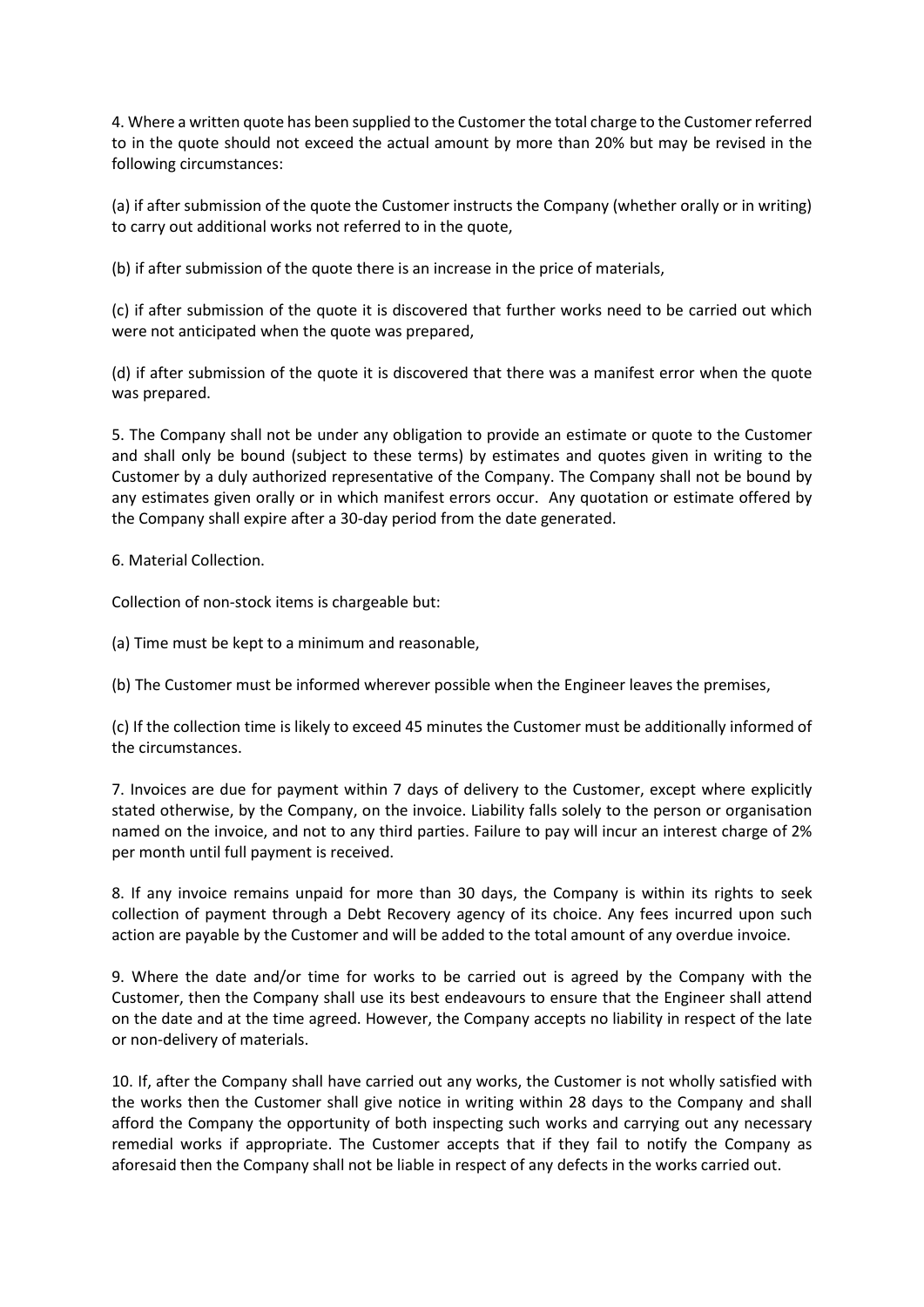11. The Guarantee shall be for labour only in respect of faulty workmanship for 12 months from the date of completion. Supplied materials shall be guaranteed by their manufacturer (not by the Company) for a minimum period of 12 months and subject to the manufacturer terms, in addition to any stated exclusions in this document. A guarantee will only apply where services have been paid for in full and cleared funds.

The Guarantee will become null and void if the work/materials completed/supplied by the Company is/are:

(a) Subject to misuse or negligence,

(b) Repaired, modified or tampered with by anyone other than a Company Engineer,

(c) Not maintained in line with any advice offered by the Company, its Engineer(s) or where applicable any guidance offered by the manufacturer.

The Company will accept no liability, or guarantee suitability, for materials supplied by the Customer and will accept no liability for any consequential damage or fault.

12. The Company will not guarantee any work in respect of blockages in waste and drainage systems etc. The Company will not guarantee any work undertaken on instruction from the Customer and against the written or verbal advice of the Engineer. Work is guaranteed only in respect of work directly undertaken by the Company, for the Customer, and once payment in full and cleared funds has been made. Any non-related faults arising from recommended work which has not been undertaken by the Company will not be guaranteed. The Company shall not be held liable or responsible for any damage or defect resulting from work not fully guaranteed or where recommended work has not been carried out. Work will not carry a guarantee where the Customer has been notified by the Engineer, either verbally or indicated in ticked boxes or in Comments/Recommendations, of any other related work which requires attention. The Customer shall be solely liable for any hazardous situation in respect of Capita Regulations or Gas Warning Notice issued. The Company is not responsible for any faults, downtime or damage caused from supplied materials installed or provided within manufacturer specifications that subsequently fail.

13. Title to any goods, supplied by the Company to the Customer, will not pass to the Customer, but shall be retained by the Company, until the Company receives payment for the goods and services provided in full and cleared funds. Where the Customer does not pay all amounts due to the Company in accordance with the invoice, the Company may require the Customer, upon reasonable notice, to return and deliver up goods to the Company, failing which the Company shall take legal proceedings to recover the goods or their value. The Company will seek to recover, from the Customer, any fees incurred upon any such legal proceedings.

Until such time as title in such goods has passed to the Customer:

(a) the Company shall have absolute authority to repossess, sell or otherwise deal with or dispose of all any or part of such goods in which title remains vested in the Company,

(b) for the purpose specified in (a) above, the Company or any of its agents or authorized representatives shall be entitled at any time and without notice to enter any premises in which goods or any part thereof is installed, stored or kept, or is reasonably believed so to be,